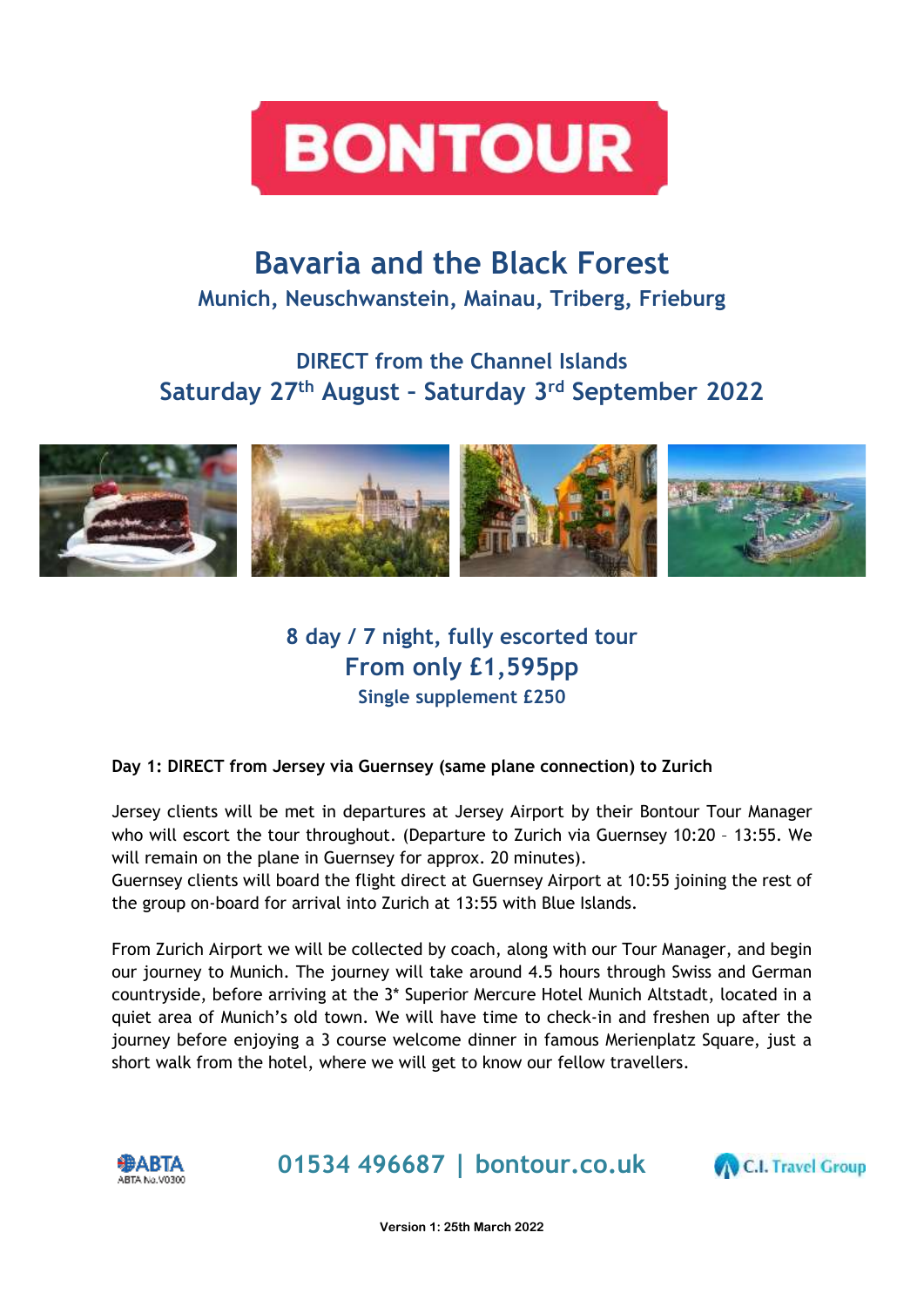#### **Day 2: Monastry Ettal, Oberammergau & Neuschwanstein Castle**

After a hearty breakfast in the hotel we will be collected by coach, along with a local English speaking guide, for a full day excursion. The first stop on this busy day will be the famous Benedictine Monastery at Ettal, where we will have chance to feast our eyes upon the ornate Rococo Basilica, considered by many to be the most beautiful in Southern Germany. After time to explore the Monastery and its expansive grounds, we will be transferred by coach to nearby Oberammergau, home to the world-famous once-a-decade Passion Play. Enjoy lunch at your leisure in this quaint town, before admiring the traditional painted houses or perhaps picking up one of the hand carved wooden souvenirs for which the area is known.

After lunch we will depart Oberammergau for the scenic journey to Neuschwanstein Castle, the romantic medieval pile whose fairy-tale spires, standing proud amongst a mountainous backdrop, served as inspiration for Disney's Sleeping Beauty. Built by 'Mad' King Ludwig II in homage to the composer Richard Wagner, Neuschwanstein is one of the most recognisable and popular tourist destinations on earth. Our tour will include some of the best vantage points to admire the spectacular views along with exploration of the majestic interior frescos and beautiful walled garden. *Please Note: An uphill walk of circa 30 minutes is required to reach Neuschwanstein Castle. Carriage or bus transfers may be possible however these are not pre-bookable and will be at an additional charge.* 

On return to Munich we will enjoy together a lively traditional 3 course dinner accompanied by Bavarian folk music in the famous Hofbrauhaus in Munich, before retiring to our hotel.

#### **Day 3: Munich & Andechs Monastery**

After breakfast at the hotel we will be collected from the hotel by coach with our English speaking guide and embark on a tour of the fascinating city of Munich, where the traditional and the modern sit shoulder to shoulder. Our tour, on foot and by bus, will take in such impressive sights as the exterior of the baroque Nymphenburg Palace, futuristic BMW world, both old and new areas of the city centre, the historic Opera House and the bustling Marienplatz Square.

Lunch is at leisure in Munich before we depart by coach for the one hour journey to the delightful Andechs Monastery, affectionately known locally as 'The Holy Hill' due its elevated position above the small town of Andechs. Despite being home to a number of enormously important relics, the Monastery is perhaps best known for its brewery where monks have been brewing a variety of Bavarian beverages for hundreds of years. Our tour will include a visit to the Brewery and tasting of 6 speciality beers.



**01534 496687 | bontour.co.uk**

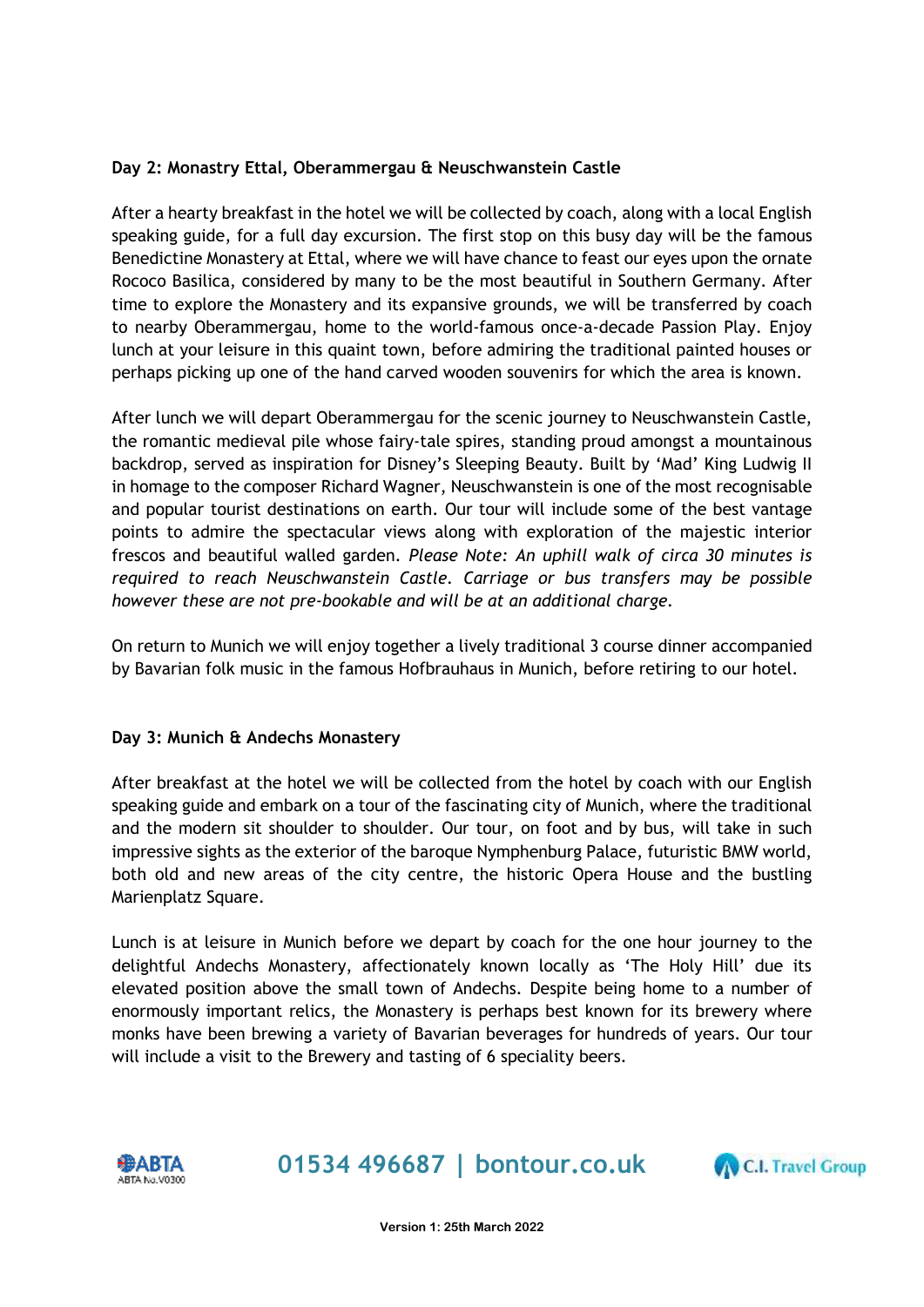On return Munich the evening is your own. Enjoy a hearty local meal in one of the city's many restaurants, perhaps accompanied by another local beer.

#### **Day 4: Munich at leisure**

After a busy itinerary so far, today is a chance to catch your breath and spend the day at leisure. Enjoy a relaxed breakfast at the hotel before heading out to explore Munich at your own pace. You may wish to pay a visit to one or two of the city's fascinating museums such as the Glyptothek, housing a wealth of ancient sculptures, the Deutsches Museum of science and technology, or perhaps the Kartoffel Museum which tells the story of the humble potato! Alternatively you may wish to take advantage of your generous 20kg baggage allowance by hitting the shops, or simply relax in your hotel.

Lunch and dinner are for you to find something for your own taste and we can make recommendations should you like. Options for local or international cuisine in the city are deliciously endless.

#### **Day 5: Meersburg, Lake Constance & Mainau**

This morning we will check out of the Mecure Hotel Munich Altstadt and be collected, along with our luggage, for another exciting day on route to Triberg.

The first stop today is the charming town of Meersburg, which like the surrounding vineyards, seems to roll down the verdant hillside towards the banks of Lake Constance. Famed for its wine growing history and immaculate medieval centre, the lower and upper sections of the town are linked by a network of stairs and steep streets. We will have time here to take a stroll along the lakefront promenade and explore the cobbled streets and half-timbered houses, before enjoying an independent lunch and perhaps a glass of local wine in a cosy tavern.

After lunch we will be transported to the 'Flower Island' of Mainau. Lying just off the shore of Lake Constance this 45 hectare garden has to be experienced to be believed. Summer flowers will be in full bloom during our visit and there will be time to soak up the tranquil atmosphere whilst discovering each unique zone; from the 150 year old arboretum to the meticulously landscaped Italian rose garden, or the vibrant and eclectic herbaceous area. Step inside the butterfly house to discover 120 colourful species from around the world or admire the architecture of the Baroque Palace.

After our visit you will be transported by coach to the 3\* Hotel Zum Ochsen in the Black Forest where we will check in before enjoying dinner with the group in the hotel.



**01534 496687 | bontour.co.uk**

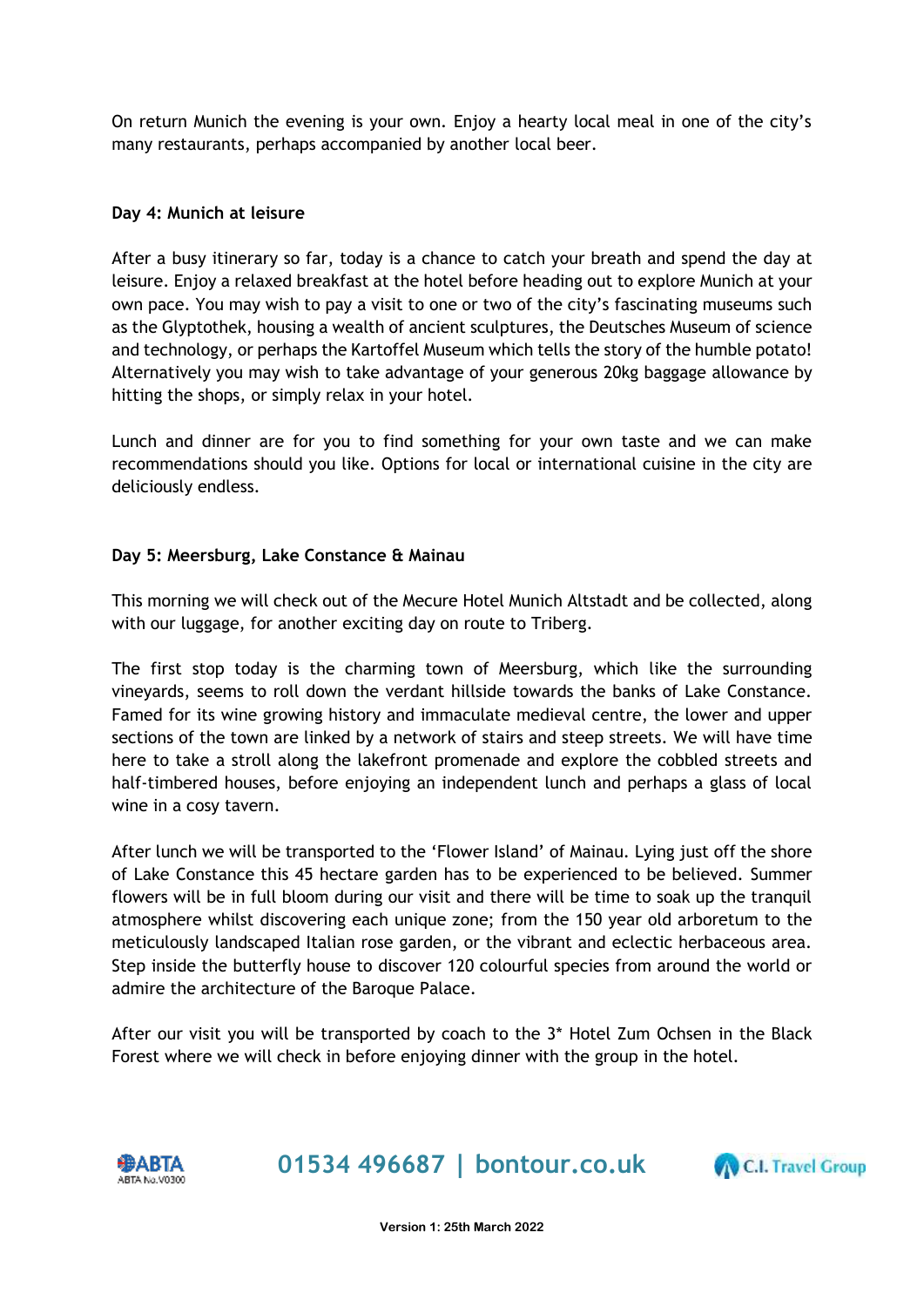#### **Day 6: Triberg**

After a substantial and tasty breakfast in our hotel we will depart by coach to explore the delights of the local area. First stop on today's itinerary is the magnificent Triberg Waterfalls. Tumbling and tripping over seven tiers and a total drop of 163 metres, these wild and romantic falls are the highest in the Black Forest, and an awesome spectacle of nature. Those who wish to, can take a stroll along one of several inclined trails to the higher vantage points, simply relax at the base of the falls and enjoy the natural environment and abundant wildlife, or take an option to visit the model railways and miniature cities on display at Museum Triberg-Land.

Having explored the waterfalls, the next stop is a nearby falconry centre where we will enjoy an impressive birds of prey flight display featuring hawks and owls, and have the chance to view these beautiful and majestic creatures at close range.

After a lunch at leisure, an afternoon of fun awaits. Of many things that The Black Forest area is synonymous, one of the best known is Black Forest Gateau, and no trip would be complete without a taste! In the afternoon we will enjoy a demonstration of how to make the traditional Black Forest treat. It goes almost without saying that there will be an opportunity to try a slice with a tea or coffee.

In the evening we will enjoy another dinner in your hotel.

#### **Day 7: Freiburg**

On our last full day in Germany we will be collected after breakfast for transfer to historic Freiburg, famed as being the country's sunniest city and known as Jewel of the Black Forest. The cobbled old-town is the stuff of story-books, with brightly painted gabled townhouses, cafe-lined plazas and chiming clock towers. Meeting an English speaking guide we will embark on a walking tour of the medieval centre, taking in significant sights along the way, not least the Gothic Cathedral.

After a relaxed lunch at leisure, we will be transported to the lower station of the Schauinsland Cable Car, from where we will ascend to the highest peak of the Freiburg area and enjoy breath-taking views for miles in each direction. Learn about the history of this particular cableway, first of its kind in the world and now classified as a technical monument, before descending back to your coach and returning to Triberg.

Enjoy a farewell dinner in our hotel in Triberg before packing and preparing for the journey home.



**01534 496687 | bontour.co.uk**